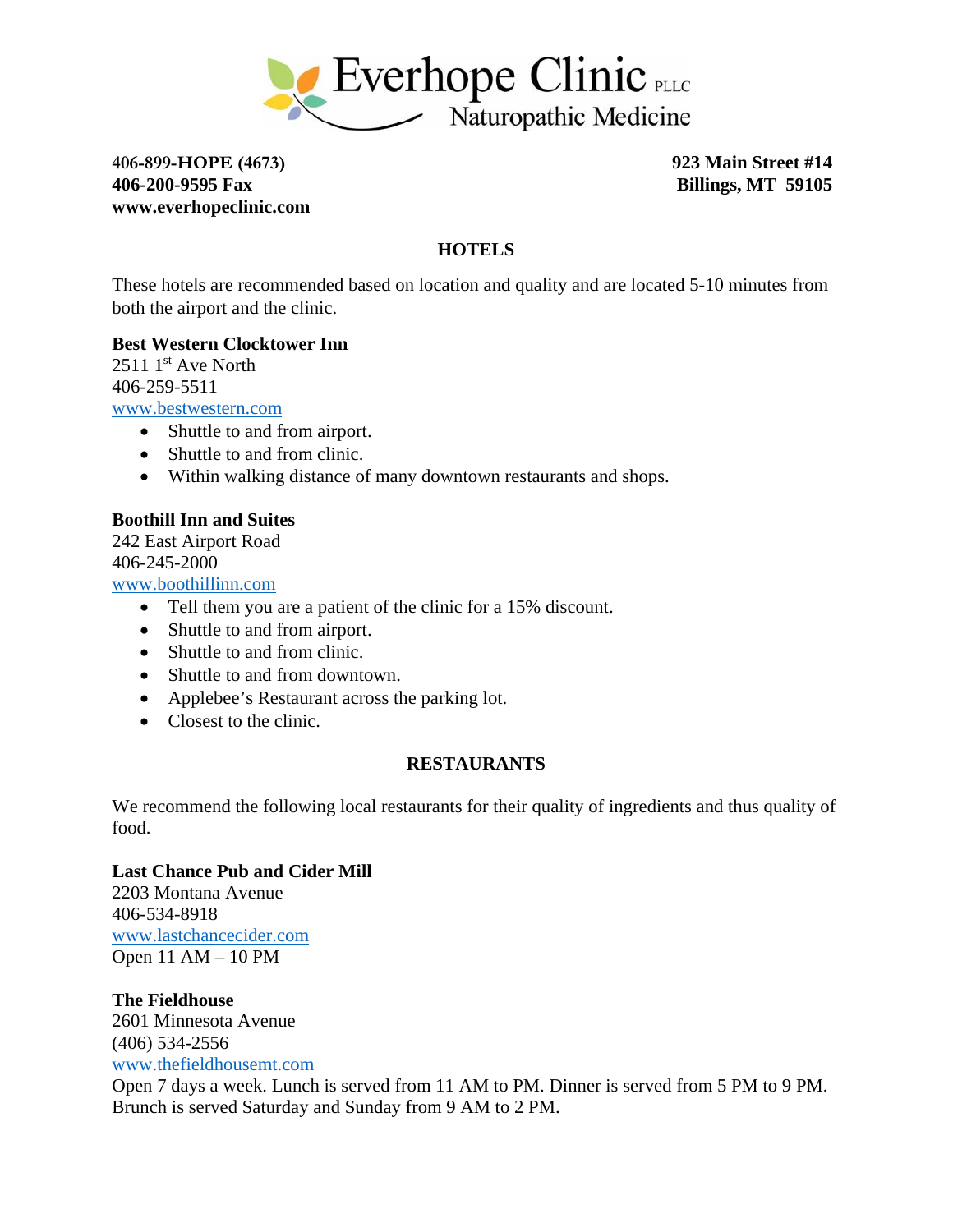# **Walkers Grill**   $2700$  1<sup>st</sup> Ave North (406) 245-9291 www.walkersgrill.com

Open for dinner only from 4:00 PM to 10:30 PM Monday thru Friday and 5:00 PM to 10:00 PM weekends. Bar is open longer. Gluten free is available although it is not prepared in a separate kitchen.

# **Seva Kitchen**

313 N Broadway (406) 969-2221 www.sevakitchen.com

Open for lunch and dinner. Call for hours as their website is not up to date as of the printing of these recommendations.

#### **Wild Ginger**

2713 Minnesota Ave (406) 252-4486 www.wildgingermt.com

Open Monday thru Thursday 11 AM to 10 PM and Friday thru Saturday 11 AM to 2 AM. Happy hour food specials Sunday thru Thursday 4 PM to 6 PM and Friday and Saturday 9 PM to 11 PM. They tend to serve more protein than vegetables so be sure to ask for extra vegetables.

# **AIRLINES**

Billings is served by the following airlines:

| Allegiant        | http://www.allegiantair.com/                                            | Phoenix, Las Vegas, Los Angeles    |
|------------------|-------------------------------------------------------------------------|------------------------------------|
| Alaska Air       | https://www.alaskaair.com/                                              |                                    |
| America Airlines | https://www.aa.com/homePage.do                                          |                                    |
| Cape Air         | https://www.capeair.com/                                                | <b>Eastern Montana communities</b> |
|                  | Prices are very reasonable and may be less expensive as a day trip than |                                    |
|                  | driving and overnighting in a hotel.                                    |                                    |
| Delta            | http://www.delta.com/                                                   |                                    |
| United           | http://www.united.com/                                                  |                                    |

#### **LOCAL TRANSPORATION**

| City Cab | $(406)$ 252-8700                                 | www.willsonllc.com                               |
|----------|--------------------------------------------------|--------------------------------------------------|
| Uber     | You will need to download the app to your phone. |                                                  |
| Lyft     |                                                  | You will need to download the app to your phone. |